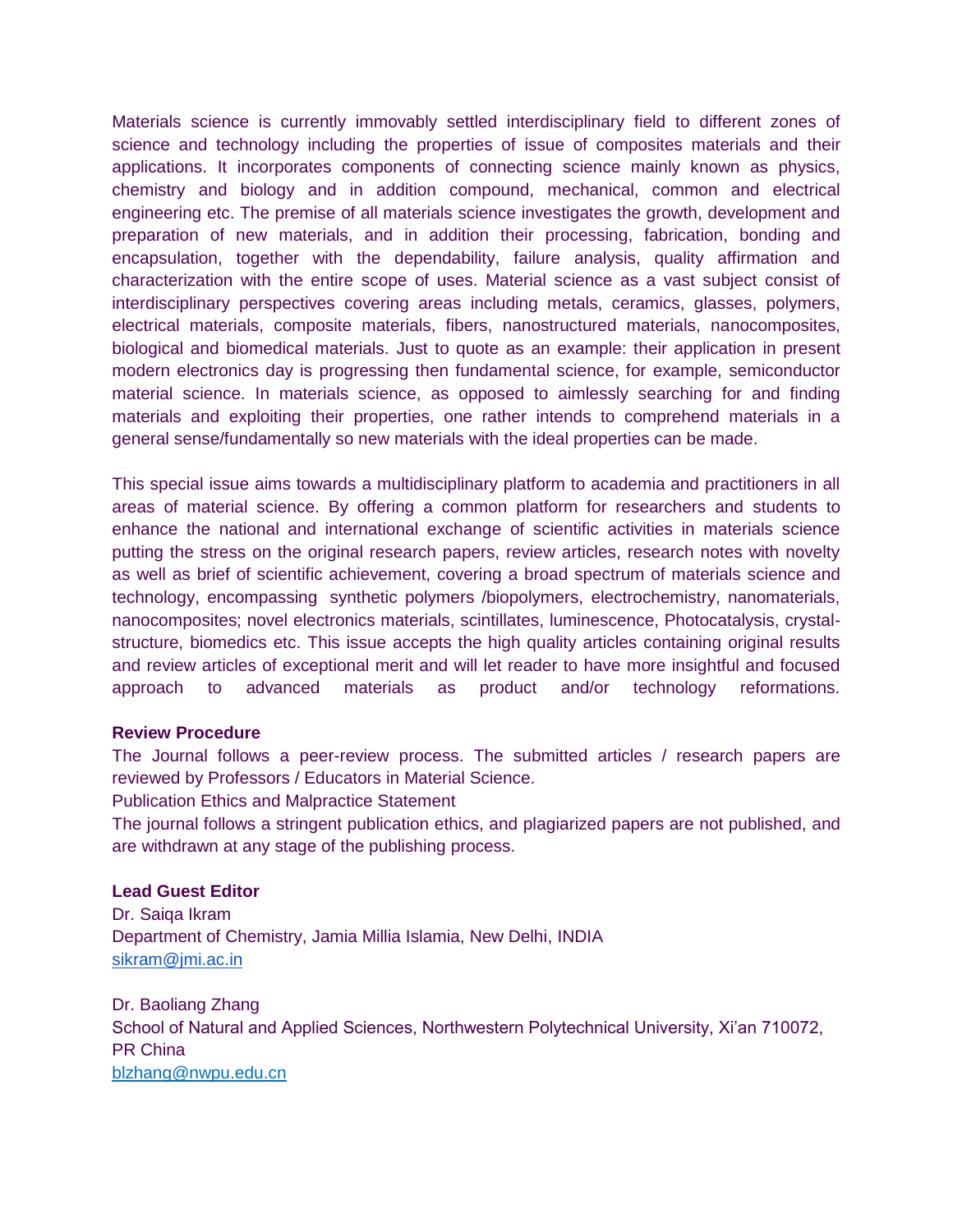Dr. Suresh Sagadevan Nanotechnology & Catalysis Research Centre (NANOCAT), University of Malaya, Kuala Lumpur 50603, Malaysia [sureshsagadevan@gmail.com](mailto:sureshsagadevan@gmail.com)

Prof. Saber Mohamed Abd-Allah

Department of Theriogenology, Faculty of Veterinary Medicine, Beni-Suef University, Egypt abdallahsaber49@gmail.com

## **Guest Editor**

Dr. Preeti Singh Department of Chemistry, Jamia Millia Islamia, New Delhi, India psingh.pdf@jmi.ac.in

Dr. Mudasir Ahmad School of Natural and Applied Sciences, Northwestern Polytechnical University, Xi'an 710072, PR China [mirmudasirv@gmail.com](mailto:mirmudasirv@gmail.com)

Dr. Kaiser Manzoor Department of Chemistry, Jamia Millia Islamia, New Delhi India [kaisermanzoor2010@gmail.com](mailto:kaisermanzoor2010@gmail.com)

Potential topics include, but not restricted to the following:

Material Science: Characterization and Evaluation of Materials Nanomaterials/ Nanotechnology Polymer Sciences: Polymer and Composite Materials, Ceramic materials Adsorbed Polymeric Materials: antimicrobial activity, ,Hydrogels,wound dressing, remediation of water, fuel cells Biotechnology: Biomaterials, Biomedical Materials, environmental and medicine. New Energy Materials: metals and metal alloys, advanced metallic materials. Environmental coordination materials: Energy, Utilities & Environment. New Advanced Functional Materials: Self assembled materials, Optical and Microelectronic materials. Crystallography: Inorganic /organic networks of the material, semiconductors Composite materials, Fluids and liquid crystals and lattice defects Structural, Optical, Mechanical and thermal analysis of materials Surface Science/ Catalysis: Chemical vapour deposition, Coatings, Clusters and colloids. Computational materials science Green Technology for sustainable & Innovation in Material